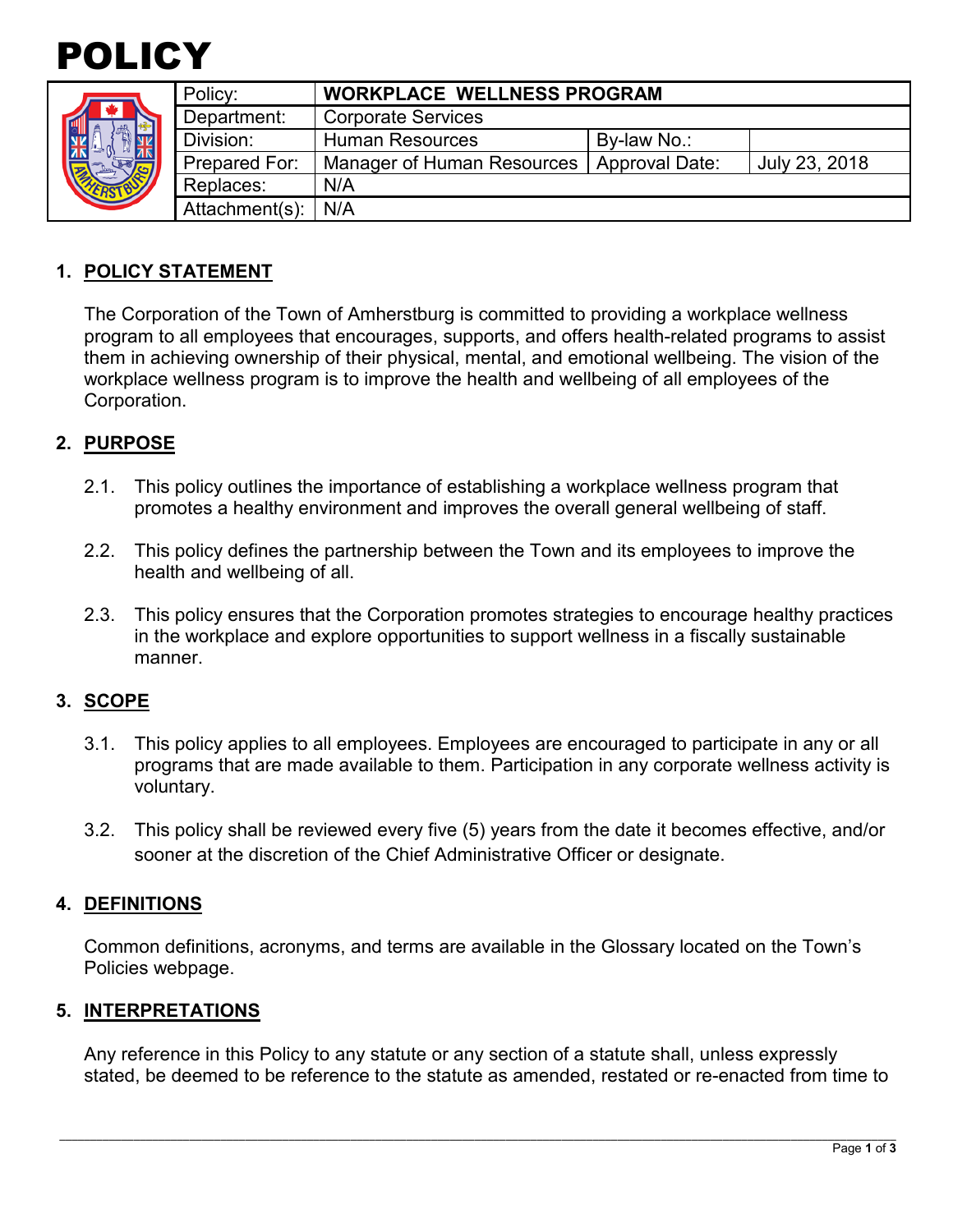time. Any references to a By-law or Town policy shall be deemed to be a reference to the most recent passed policy or By-law and any replacements thereto.

# **6. GENERAL CONDITIONS:**

### 6.1. **Benefits of a Workplace Wellness Program**

- 6.1.1. A healthy workplace culture can build and sustain a high morale among employees.
- 6.1.2. Maintaining a positive work environment can increase work productivity and feelings of accomplishment.
- 6.1.3. Healthier workplace habits can aid in managing stress and improved work-life balance.
- 6.1.4. An educational focus on wellness can increase awareness of health issues and influence personal choices.
- 6.1.5. Engaging staff in healthy group activities can build community and create a sense of belonging.
- 6.1.6. Increased healthy habits on the job and at home can lead to lower health risks.
- 6.1.7. An effective wellness program can decrease absenteeism over time.
- 6.1.8. A well-established wellness program can influence employee recruitment and retention.
- 6.1.9. Healthy day to day practices can lead to an increase in creativity, problem solving skills and competency.
- 6.1.10. A Workplace Wellness program lets employees know that they are valued and appreciated.

### 6.2. **Roles and Responsibilities**

The Workplace Wellness Committee consists of a group of staff volunteers who are interested in and committed to enhancing the health and wellbeing of employees. The committee is coordinated through Corporate Services, Human Resources division and includes management and staff members from various departments/divisions.

- *6.2.1.* Wellness Committee Responsibilities:
	- 6.2.1.1. Assess overall employee wellness needs by actively seeking input from employees and management;
	- 6.2.1.2. Develop and implement wellness initiatives to address the needs of employees;
	- 6.2.1.3. Provide information about the wellness initiatives to encourage employee participation;
	- 6.2.1.4. Evaluate the success of the wellness program by surveying employees; and,
	- 6.2.1.5. Promote and/or participate in wellness initiatives.
- *6.2.2.* Management Responsibilities:
	- 6.2.2.1. Keep employees up-to-date on wellness activities and programs through regular communication;
	- 6.2.2.2. Support and encourage employee involvement in wellness programs;
	- 6.2.2.3. Support training to employees involved in the development of wellness initiatives or programs;
	- 6.2.2.4. Contribute ideas, opinions and expertise to the work of the wellness committee;